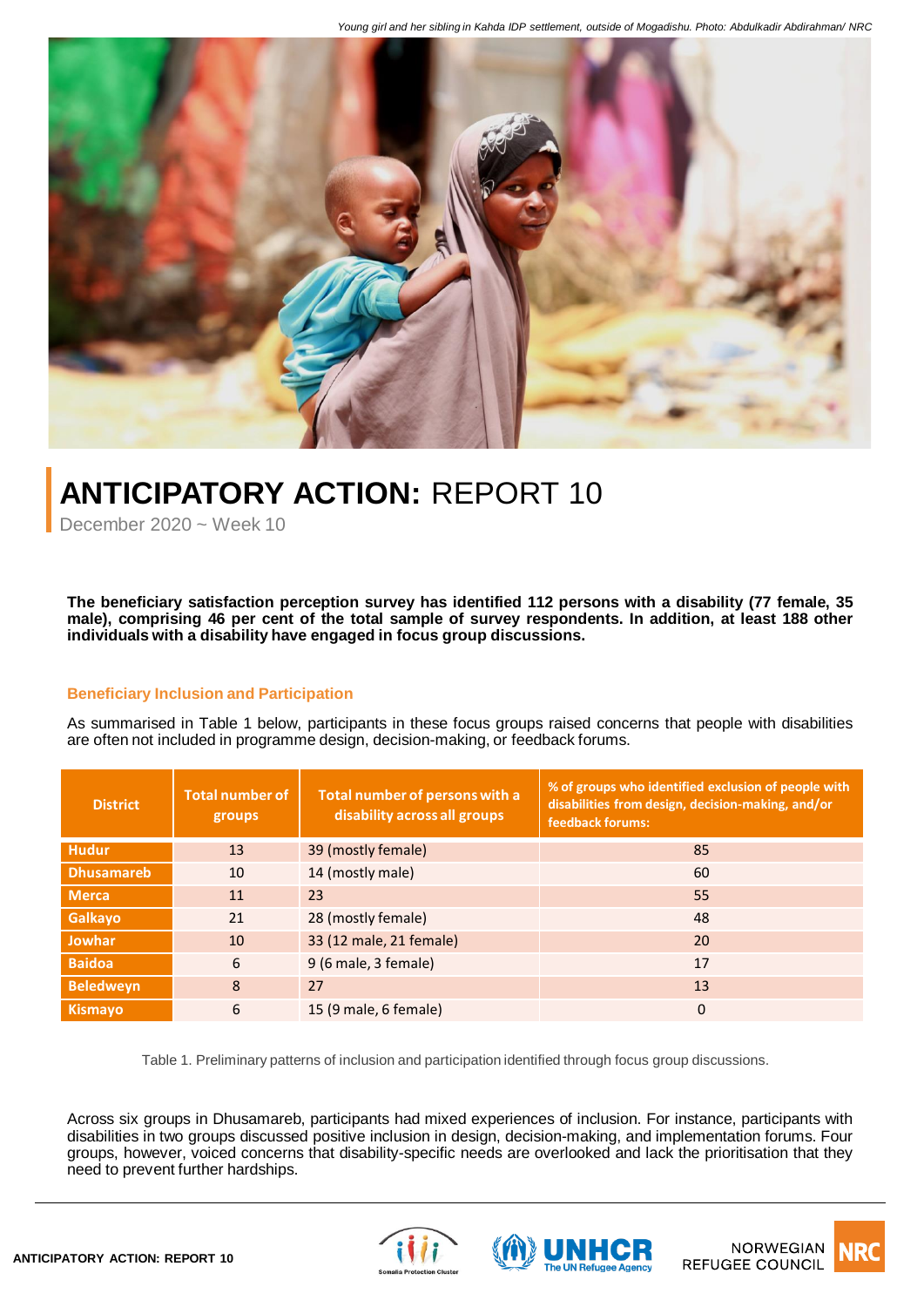Participants in seven groups in Galkayo also explained that people with disabilities are often excluded from design, decision-making, and/or feedback forums. In addition, four groups here (19 participants; 8 male, 11 female) reported that people with disabilities are often unable to access support because attempting to do so can result in harm (e.g., in crowds during aid distribution).

In Hudur, six groups reported that people with disabilities are not given opportunities to provide feedback. Another six said the same for programme design, including three who highlighted problems with physical accessibility.

One focus group participant with a disability in Merca indicated that societal perceptions of this group mean she accepts that it's not something that people want or expect her to be involved in. Similar sentiments were echoed by a further two groups for whom targeted exclusion against people with disabilities appears to be common. It should be noted, however, that participants in these groups were all female (age range 18-59).

On the contrary, in one focus group a participant who had identified their disability shared a positive engagement in design and decision-making projects.

The rest of the participants, however, remarked the opposite: that, in their view, design and decision-making is generally undertaken by local authorities and implementing organisations, not beneficiaries themselves. This could reflect similar findings which indicate a problem of prioritisation whereby beneficiaries often report imbalanced levels of support (e.g., new arrivals over existing IDPs, or women over men).

## **Beneficiary Exclusion**

People with disabilities also experience problems accessing various services in different locations. Indeed, seven of 10 survey respondents with a disability who report being very unsatisfied with the services they use report that this dissatisfaction is with accessibility.

In addition, although interviewees were not asked to indicate whether they had a disability or not, they were asked to identify which groups or individual characteristics that they associate with exclusion. A total 101 interviewees cited disability status as a risk factor to exclusion. Where location data has been provided, emerging trends have been summarised in Table 2 below.

| <b>District</b>   | No. of<br><b>interviewees</b> | <b>Affected services</b> | <b>Alleged Offenders</b>          | <b>Suggestions from beneficiaries</b>                |
|-------------------|-------------------------------|--------------------------|-----------------------------------|------------------------------------------------------|
| <b>Afmadow</b>    | $\overline{7}$                | Water taps               | <b>Community members</b>          |                                                      |
|                   |                               | Shelter                  | NGO staff                         |                                                      |
|                   |                               | <b>NFI</b>               | Local authorities                 |                                                      |
|                   |                               |                          |                                   |                                                      |
|                   |                               | <b>Nutrition</b>         |                                   |                                                      |
| <b>Baidoa</b>     | 10                            | Cash                     | Local authorities                 | Build capacity of camp leaders/gatekeepers<br>of aid |
|                   |                               | Health                   | Camp leaders                      |                                                      |
| <b>Beledweyn</b>  | 15                            | Cash                     | Camp leaders                      |                                                      |
|                   |                               | <b>NFI</b>               | NGO staff                         |                                                      |
|                   |                               |                          |                                   |                                                      |
|                   |                               | Food                     | Local authorities                 |                                                      |
| <b>Dhusamareb</b> | $\overline{7}$                | Cash                     | Camp leaders                      | <b>Build capacity</b>                                |
|                   |                               |                          | Local authorities                 |                                                      |
| Garbahaarreey     | $\overline{7}$                | Food                     | <b>Community members</b>          | <b>Consult affected populations</b>                  |
|                   |                               | Cash                     | Local authorities                 | <b>Build capacity</b>                                |
|                   |                               |                          |                                   |                                                      |
| <b>Hudur</b>      | 6                             | Cash                     | Armed groups<br>Local authorities | Raise awareness                                      |
|                   |                               |                          |                                   |                                                      |
|                   |                               | <b>Nutrition</b>         | Law enforcement                   | <b>Build capacity</b>                                |
| <b>Jowhar</b>     | $\overline{4}$                | <b>WASH</b>              | Camp leaders (+ an                | Enhance local understanding of (their)               |
|                   |                               |                          | overall power<br>imbalance)       | human rights                                         |
| <b>Merca</b>      | 11                            | Food                     | Camp leaders and/or               |                                                      |
|                   |                               |                          | elders (+ camp militia)           |                                                      |
|                   |                               | Cash                     |                                   |                                                      |
|                   |                               | <b>NFI</b>               |                                   |                                                      |
| <b>Mogadishu</b>  | 9                             | Cash                     | Camp leaders                      | <b>Consult affected populations</b>                  |
|                   |                               | <b>Nutrition</b>         | <b>Community members</b>          | Enhance collaboration between stakeholders           |
|                   |                               |                          |                                   |                                                      |
|                   |                               | Shelter                  | Law enforcement                   |                                                      |
|                   |                               |                          | (military)                        |                                                      |

Table 2. Preliminary patterns of exclusion identified through beneficiary interviews.





**NORWEGIAN REFUGEE COUNCIL**